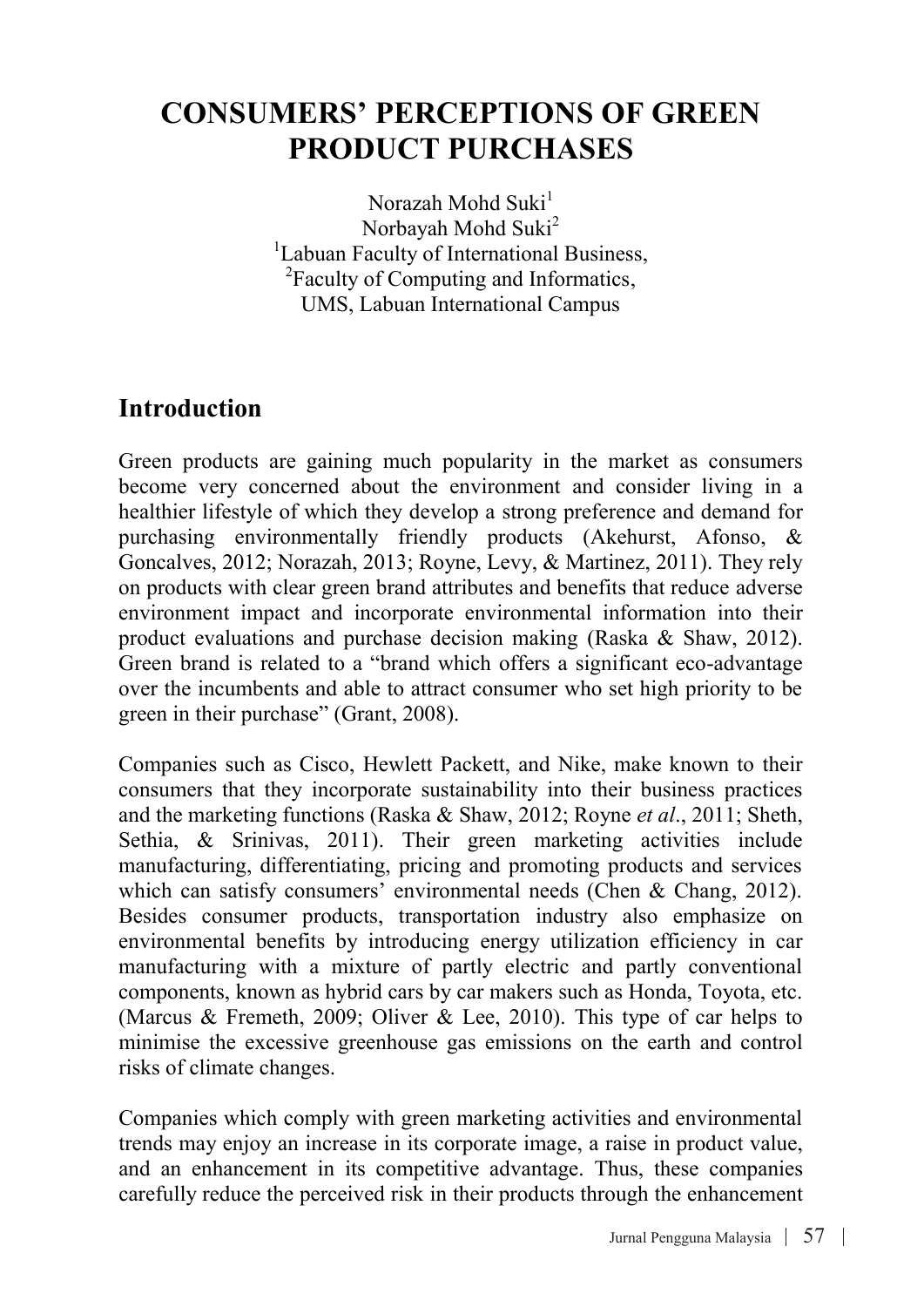of perceived value to increase customer green purchase intention by giving trustworthy information to customers. However, there is a lack of research examining the effects of consumer perceptions on green marketing strategies toward green behaviors (Cronin, Smith, Gleim, Ramirez, & Martinez, 2011). The study aims to determine the perception of consumers towards green product purchases.

This paper is structured as follows. It starts with the introduction that describes the background of green products, followed by a review of literature in the subsequent section. The paper then continues to elaborate on the methodology used to conduct the survey, before analysing the resultant data. Conclusion and directions for future research are explicated in the last section.

### **Literature Review**

Green perceived value refers to "a consumer's overall appraisal of the net benefit of a product or service between what is received and what is given based on the consumer's environmental desires, sustainable expectations, and green needs" (Patterson & Spreng, 1997). Perceived value is one of the most powerful forces in today's marketplace and an underlying source of competitive advantage (Patterson & Streng, 1997). Many companies can enhance consumer purchase intention through product value (Steenkamp & Geyskens, 2006). Next, green perceived risk is defined as "the expectation of negative environmental consequences associated with purchase behavior" (Peter & Ryan, 1976). Perceived risk is a combination of negative consequence and uncertainty, which affect customer purchase decisions and behaviours (Aaker, 1996; Chaudhuri, 1997; Mitchell, 1992; Peter & Ryan, 1976; Stone & Gronhaug, 1993). Perceived risk negatively influences customer trust (Chen & Chang, 2012; Eid, 2011; Koehn, 2003). If consumers perceive high risk towards a product, they would be reluctant to trust the product completely (Mitchell, 1999).

Green trust refers to "a willingness to depend on a product, service, or brand based on the belief or expectation resulting from its credibility, benevolence, and ability about its environmental performance" (Chen, 2010). It can also be described as a "psychological state comprising the intention to accept vulnerability based on positive expectations of the intention or behaviour of another" (Rousseau, Sitkin, Burt, & Cramer, 1998). Preceding research asserted that investing resources to increase green perceived value and to decrease green perceived risk is helpful in enhancing green trust and green purchase intentions (Chang & Chen, 2008; Chen & Chang, 2012; Corritore, Kracher, & Wiedenbeck, 2003; Eid, 2011; Harridge-March, 2006). Consumer satisfaction can directly affect the consumer trust and would form a higher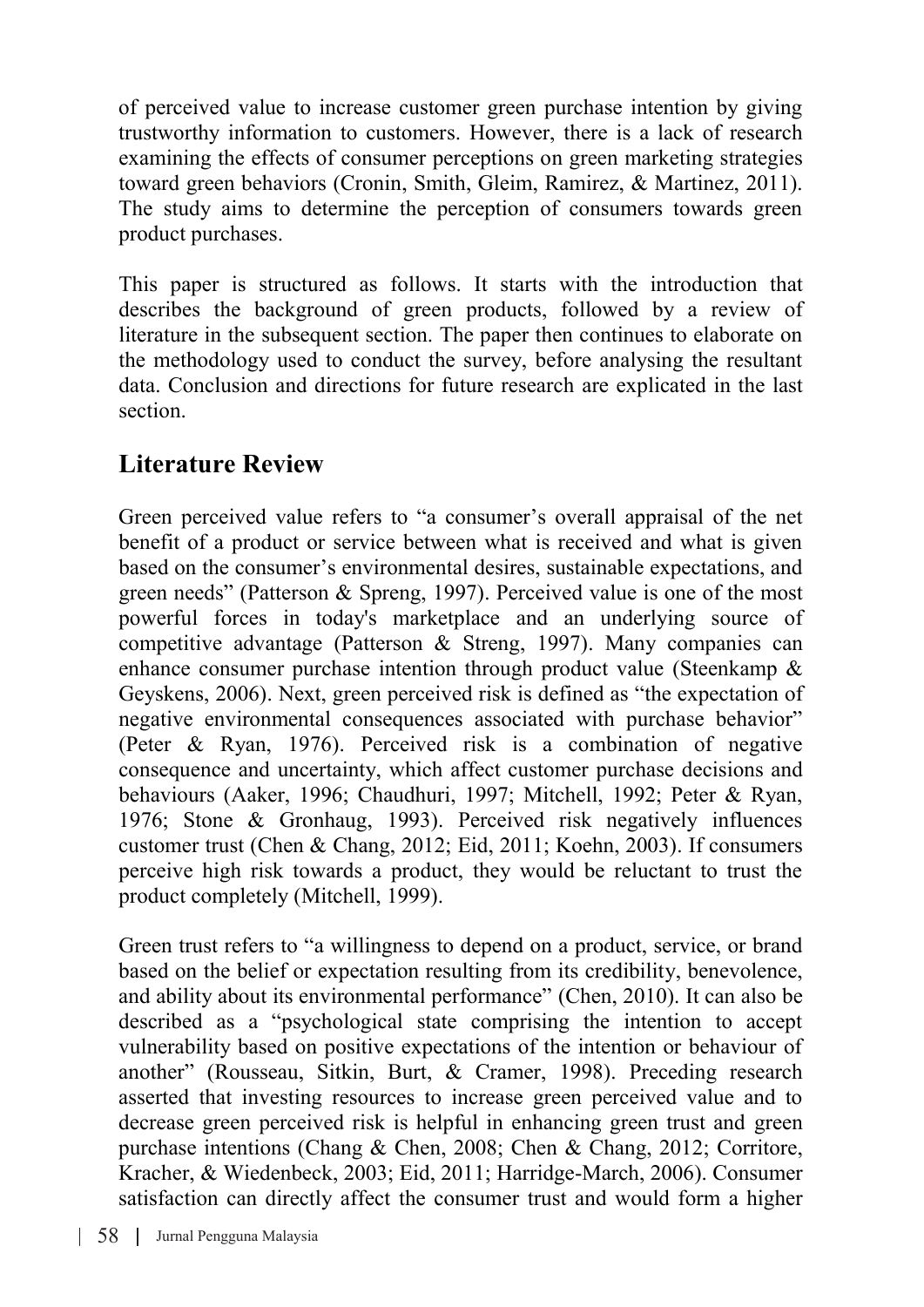level of trust on the products if they have already had a satisfactory experience with the products of vendors. As a result, a long-term trust relationship with the vendors can be established through these satisfied customers (Ganesan, 1994).

Green purchase intention is conceptualized as "the likelihood that a consumer would buy a particular product resulting from his or her environmental needs" (Morrison, 1979, p. 65). Consumers give preference to products having eco-friendly features over other traditional products in their purchase considerations (Ali & Ahmad, 2012). Income, price and product functionality influence consumers' buying decision of which they are willing to pay extra amount of money to purchase green products and do not compromise over the quality of the green products (Norazah, 2013; Ramayah, Lee, & Mohamad, 2010; Rehman & Dost, 2013). Theory of Planned Behavior asserts that green purchase intention is a pivotal determinant of actual buying behaviour of consumers (Rehman & Dost, 2013).

# **Methodology**

This study applied a quantitative method based on the development of a structured self-administered questionnaire. About 350 structured questionnaires were administered among students in a public higher learning institution in the Federal Territory of Labuan, Malaysia who have knowledge about green products in a period of one month (from 1 July 2014 to 31 July 2014). 300 useful questionnaires were collected, yielding an effective response rate of 86%. Convenience sampling was utilized for this purpose. Their participation was purely voluntary.

The questionnaires were divided into three parts. The first part of the questionnaire gathered characteristics of respondents' demographic profile, including gender, age, education attained, and monthly income. The second section acquired information on respondents' experience of green product purchases such as frequency of green product purchases for the past 6 months, monthly expenses for green products, and types and characteristics of green products purchased. The final part attempted to uncover subjects' perception of green product purchases based on multiple-item measurement instruments. The instrument comprised of 5-items for green perceived value adapted from Patterson and Spreng (1997), and 5-items for green perceived risk compiled from the work of Jacoby and Kaplan (1972), Murphy and Enis (1986), and Sweeney, Soutar, and Johnson (1999).

The remaining dimensions include green trust with 5-items adapted from Chen (2010), and green purchase intentions with 3-items compiled from the work of Chang and Chen (2008) and Pavlou (2003). This multiple-item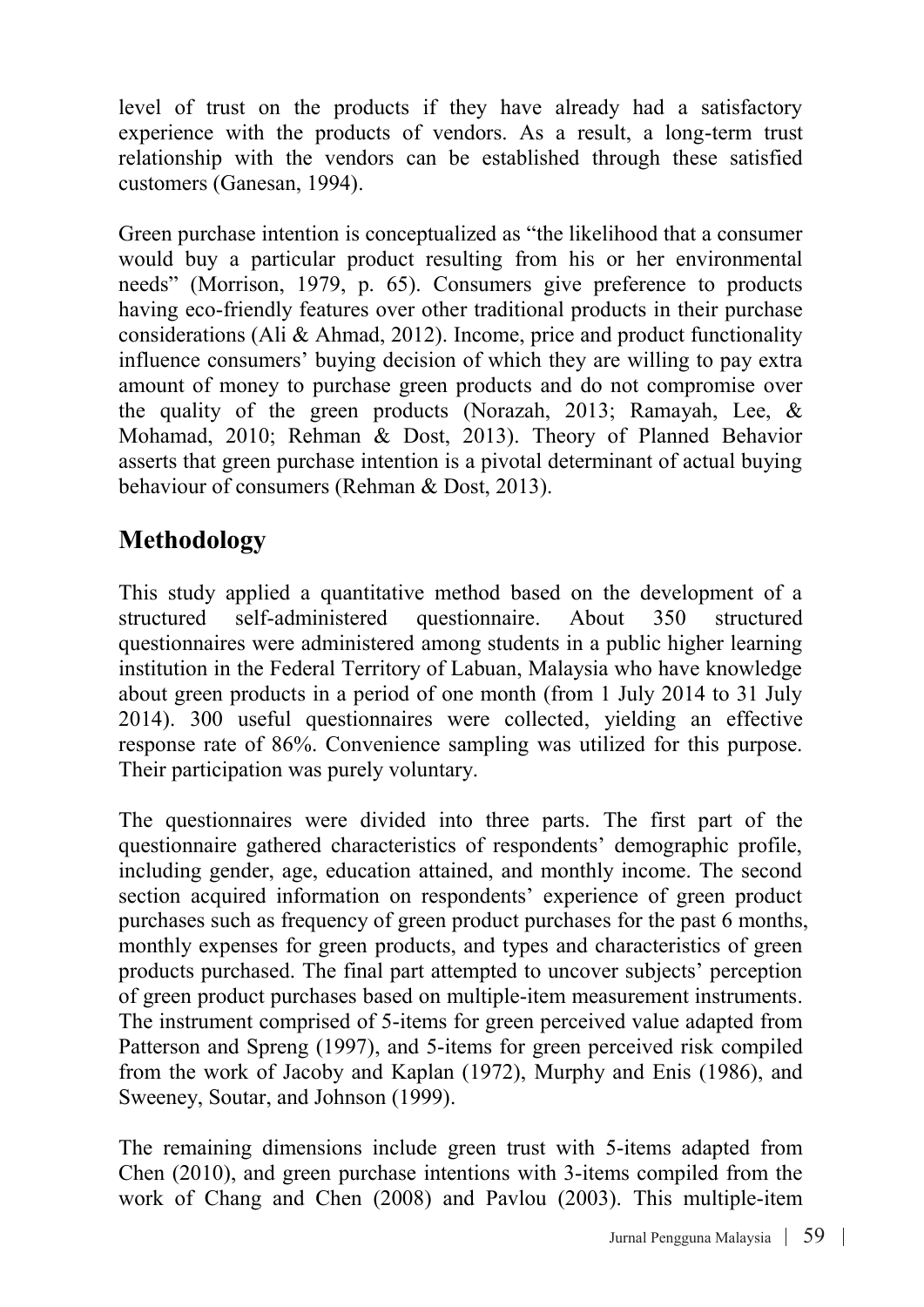measurement of instruments was measured on a five-point Likert scale ranging from 1 (strongly disagree) to 5 (strongly agree). Data collected were then computed in the Statistical Package for the Social Sciences (SPSS) computer program version 21.0 for descriptive analysis.

## **Data Analysis**

Descriptive analysis of demographic characteristics of the respondents such as gender, age, and education level is detailed in Table 1. Out of the 300 participating respondents, 48 percent were male and 52 percent were female. More than half of the participating subjects were between 21 and 30 years old (63 percent). Respondents were mostly Diploma-educated (39.3 percent) and Master-educated (39.3 percent). The highest percentage of the respondents have a monthly income of less than RM2000 (60 percent). 26 percent claimed that their monthly income is between RM2001 to RM4000. Another 14 percent of the respondents earned monthly income of more than RM4001.

| Variable                   | Frequency | Percentage |
|----------------------------|-----------|------------|
| Gender                     |           |            |
| Male                       | 144       | 48.0       |
| Female                     | 156       | 52.0       |
| Age (years)                |           |            |
| <20                        | 11        | 3.7        |
| $21 - 30$                  | 189       | 63.0       |
| $31 - 40$                  | 59        | 19.7       |
| >40                        | 41        | 13.6       |
| Education attained         |           |            |
| Certificate qualifications | 31        | 10.4       |
| Diploma                    | 118       | 39.3       |
| Bachelor                   | 33        | 11.0       |
| Master                     | 118       | 39.3       |
| Monthly income (RM)        |           |            |
| $<$ 2000                   | 179       | 59.7       |
| 2001-3000                  | 34        | 11.3       |
| 3001-4000                  | 43        | 14.3       |
| 4001-5000                  | 30        | 10.0       |
| >5001                      | 14        | 4.7        |

**Table 1: Demographic Characteristics of the Respondents**

### **Green product purchase experience**

Table 2 displays respondents' experience with green product purchases. When asked about their monthly expenses for green products, 168 out of 300 respondents who have had experience purchasing green products selected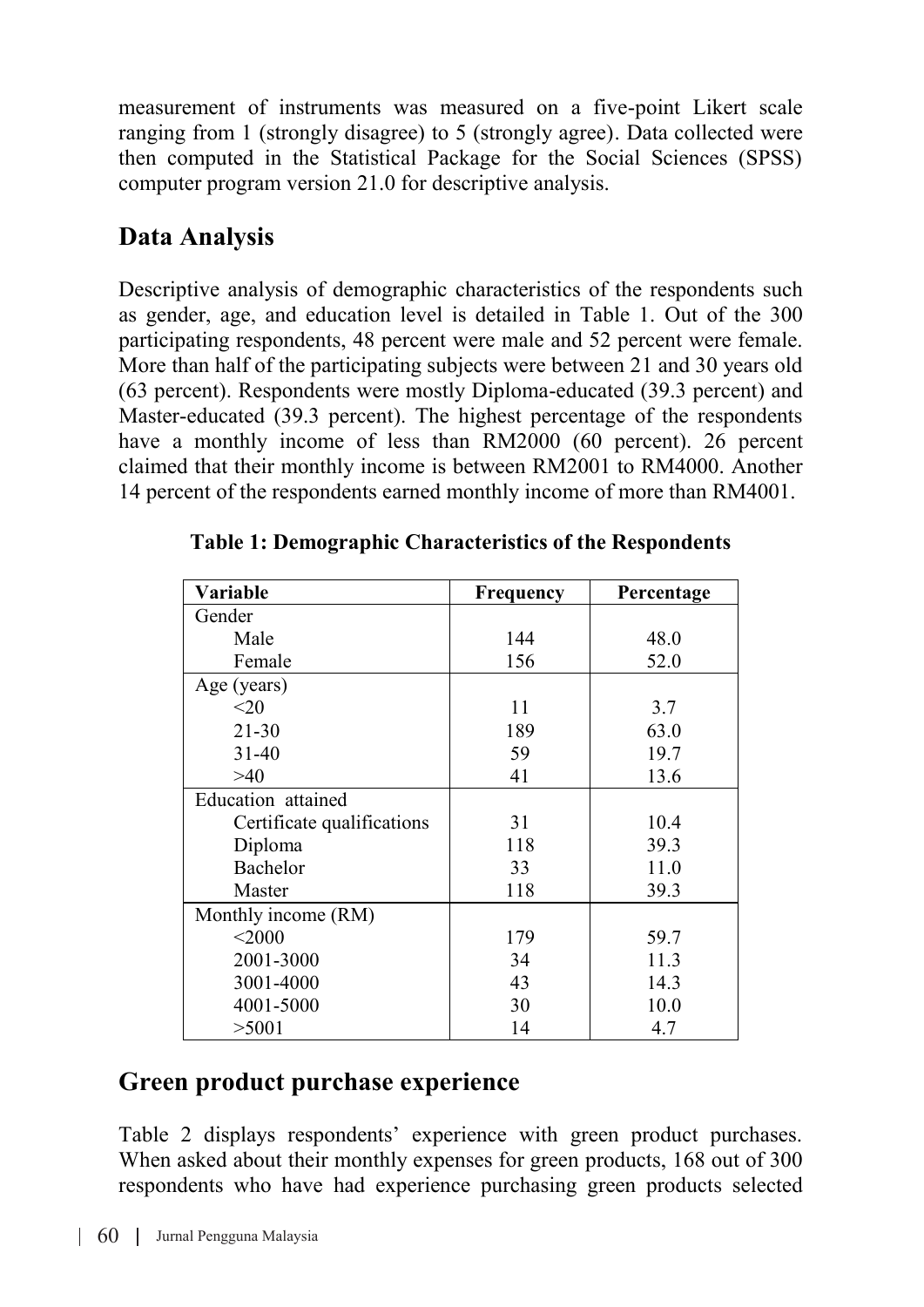"RM101-RM150". More than half (56 percent) of the respondents reported purchasing green products 1 to 5 times, followed by 34 percent who purchased 6-15 times, and 10 percent who bought green products more than 15 times in the past 6 months (see Table 2). In their experience of purchasing green products, 33 percent of the respondents purchased skin care product, 31 percent preferred organic products, while 20 percent chose electronic products. Another 16 percent applies green behaviour by choosing to use public transport than driving their own car. The main characteristic for choosing green product is quality (44 percent), followed by price (26 percent), convenience (21 percent), and concern for health (9 percent).

|                                             | Frequency | Percentage |
|---------------------------------------------|-----------|------------|
| Frequency of green product purchase in past |           |            |
| 6 months                                    |           |            |
| 1-5 times                                   | 168       | 56.0       |
| $6-10$ times                                | 68        | 22.6       |
| $11-15$ times                               | 35        | 11.7       |
| $>15$ times                                 | 29        | 9.7        |
| Types of green product purchased            |           |            |
| Organic                                     | 92        | 30.7       |
| Electronic                                  | 61        | 20.3       |
| Transport                                   | 48        | 16.0       |
| Skin care product                           | 99        | 33.0       |
| Monthly expenses for green product          |           |            |
| $\le$ RM100                                 | 66        | 22.0       |
| $RM101 - RM150$                             | 97        | 32.3       |
| $RM151 - RM200$                             | 70        | 23.3       |
| $>$ RM201                                   | 67        | 22.4       |
| Characteristic of green product purchased   |           |            |
| Price                                       | 78        | 26.0       |
| Quality                                     | 132       | 44.0       |
| Convenience                                 | 64        | 21.3       |
| Concern for health                          | 26        | 8.7        |

#### **Table 2: Experience with Green Product Purchases**

### **Description of green products usage**

The descriptive statistics that cover frequencies and percentages of each factor items of green perceived value, green perceived risk, green trust, and green purchase intention are presented in this section. The multi-item statements are designed on a five-point Likert scale ranging from 1 (strongly agree) to 5 (strongly disagree). Considerable variation exists in the mean values among the factor items with the majority of respondents selecting  $1 =$ strongly agree or  $2$  = agree for most of the items.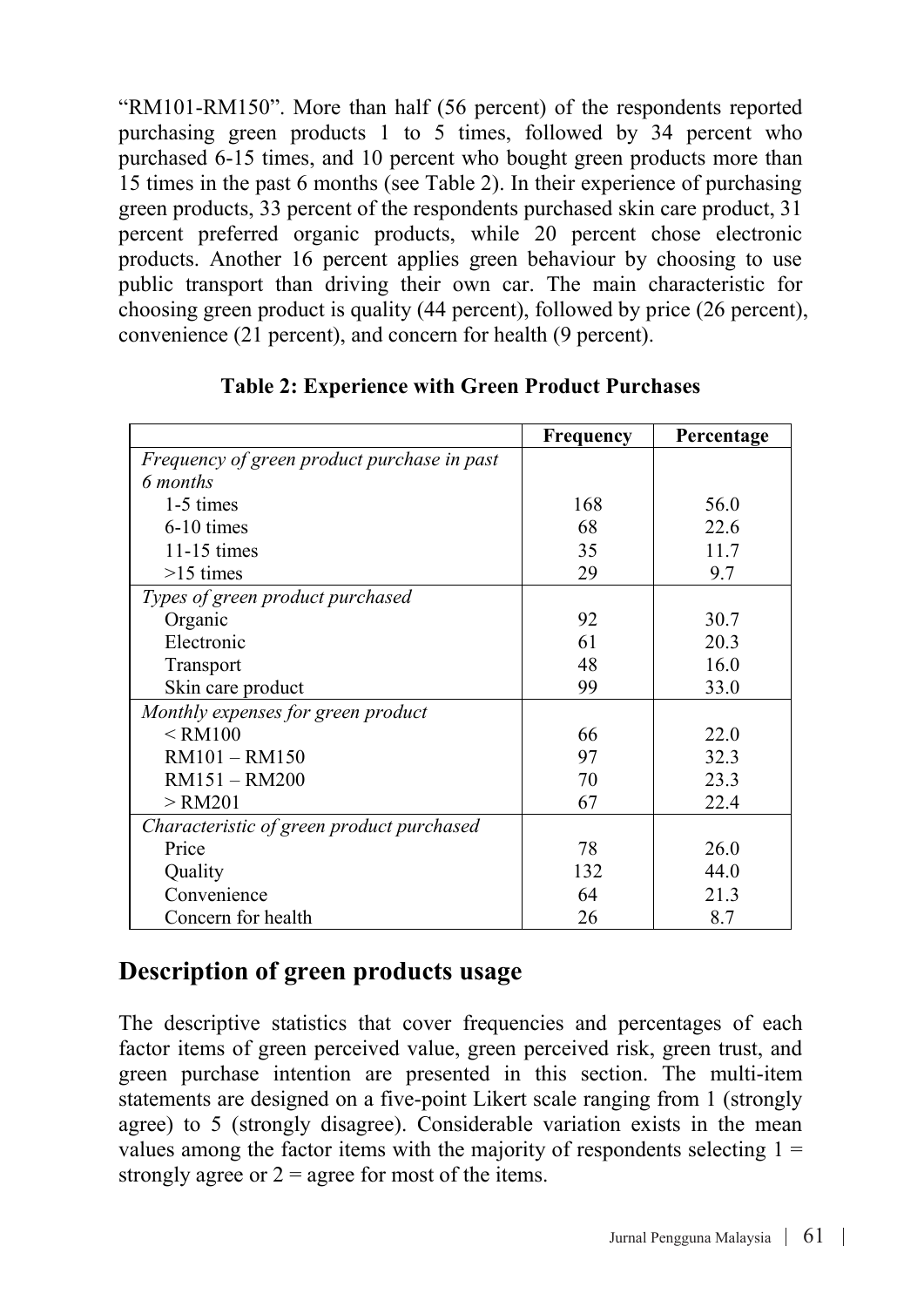Table 3 shows the data obtained from the questionnaire on the respondents' perception of **green perceived value**. The survey findings evidenced that all green perceived value factor items have mean values ranging between 1.787 to 2.080. The first refers to the statement 'Green product's environmental functions provide very good value for me' while the latter appeared for the statement 'I purchase green product because it is environmental friendly'. Among five of the green perceived value factor items, respondents highly rated  $(2 = \text{agree})$  to the statements 'I purchase green product because it has more environmental benefit than other products'  $(M = 2.023)$ , 'Green product's environmental performance meets my expectations'  $(M = 2.017)$ , and 'I purchase green product because it has more environmental concern than other products'  $(M = 2.007)$ . Such empirical evidence indicates that consumers have generally high green product environmental awareness.

| Variable items                                                                             | Mean  |
|--------------------------------------------------------------------------------------------|-------|
| Green product's environmental functions provide very good<br>value for me.                 | 1.787 |
| Green product's environmental performance meets my<br>expectations.                        | 2.017 |
| I purchase green product because it has more environmental<br>concern than other products. | 2.007 |
| I purchase green product because it is environmental friendly.                             | 2.080 |
| I purchase green product because it has more environmental<br>benefit than other products. | 2.023 |

The respondents perception related to **green perceived risk** is described in Table 4. Specifically, statement 'There is a chance that using this product will negatively affect the environment' score the highest mean value of 3.510, followed by 'Using this product would damage my green reputation or image' (M=3.507). In other words, respondents disagree that green product could cause harm to the environment and tarnish their image. Respondents also disagree to the statement that there is a chance that they would get environmental penalty or loss if they use green product, with a mean value of 3.480. Another perspective of disagreement appears on item 'There is a chance that there will be something wrong with environmental performance of green product'  $(M = 3.233)$  while statement 'There is a chance that green product will not work properly with respect to its environmental design' scored the lowest mean values, 3.180. These results imply that respondents mainly rated disagree on all items of green perceived risk factor.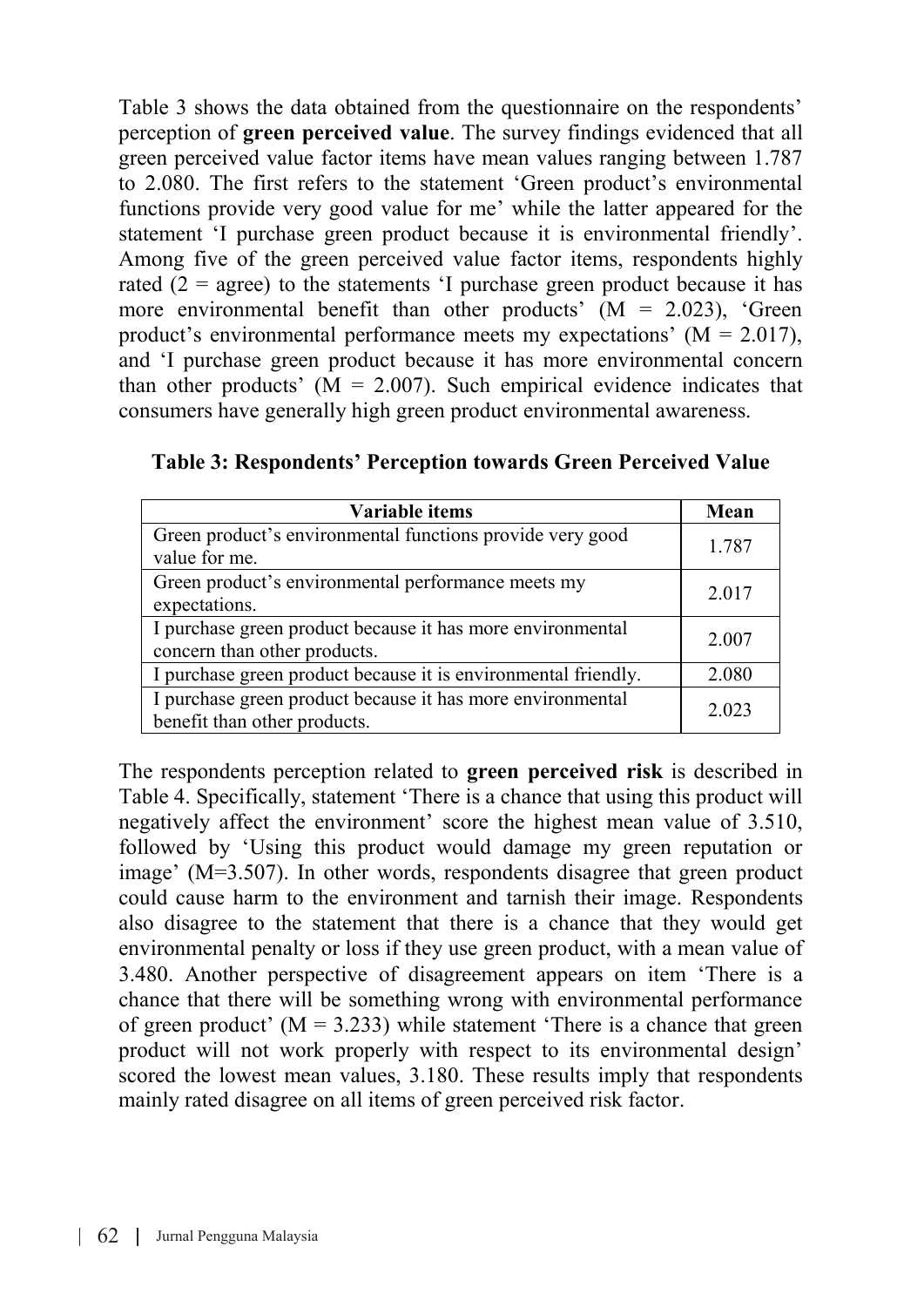| Variable items                                                                                           | Mean  |
|----------------------------------------------------------------------------------------------------------|-------|
| There is a chance that there will be something wrong with<br>environmental performance of green product. | 3.233 |
| There is a chance that green product will not work properly with<br>respect to its environmental design. | 3.180 |
| There is a chance that I would get environmental penalty or loss<br>if I use green product.              | 3.480 |
| There is a chance that using this product will negatively affect<br>the environment.                     | 3.510 |
| Using this product would damage my green reputation or image.                                            | 3.507 |

|  |  | Table 4: Respondents' Perception towards Green Perceived Risk |
|--|--|---------------------------------------------------------------|
|--|--|---------------------------------------------------------------|

Table 5 emphasizes on **green trust** factor items. Statement 'Green product's environmental concern meets my expectations' being the most popular  $(M =$ 2.297), and the statement 'Green product keeps promises and commitments for environmental protection'  $(M = 2.240)$  being the second most popular. Their main concern is on the stated elements during green product evaluation and purchase decision making. This is followed by the statement 'I feel hat green product's environmental performance is generally dependable' with mean score of 2.150 while the statement 'I feel that green product's environmental reputation is generally reliable' being the least popular ( $M =$ 2.077). The outcome infers that respondents expressed agree to all green trust factor items

**Table 5: Respondents' Perception towards the Green Trust**

| Variable items                                                                    | Mean  |
|-----------------------------------------------------------------------------------|-------|
| I feel that green product's environmental reputation is generally<br>reliable.    | 2.077 |
| I feel that green product's environmental performance is<br>generally dependable. | 2.150 |
| I feel that green product's environmental claims are generally<br>trustworthy.    | 2.137 |
| Green product's environmental concern meets my expectations.                      | 2.297 |
| Green product keeps promises and commitments for<br>environmental protection.     | 2.240 |

Most of the respondents agreed with questions relating to **green purchase intention**, which can be seen in Table 6. Majority of the respondents expect to purchase green products in the future because of its environmental performance  $(M = 2.093)$ . Overall, the respondents expressed that they are glad to purchase green product because it is environmental friendly (M  $=$  2.003). The respondents also stated that they intend to purchase green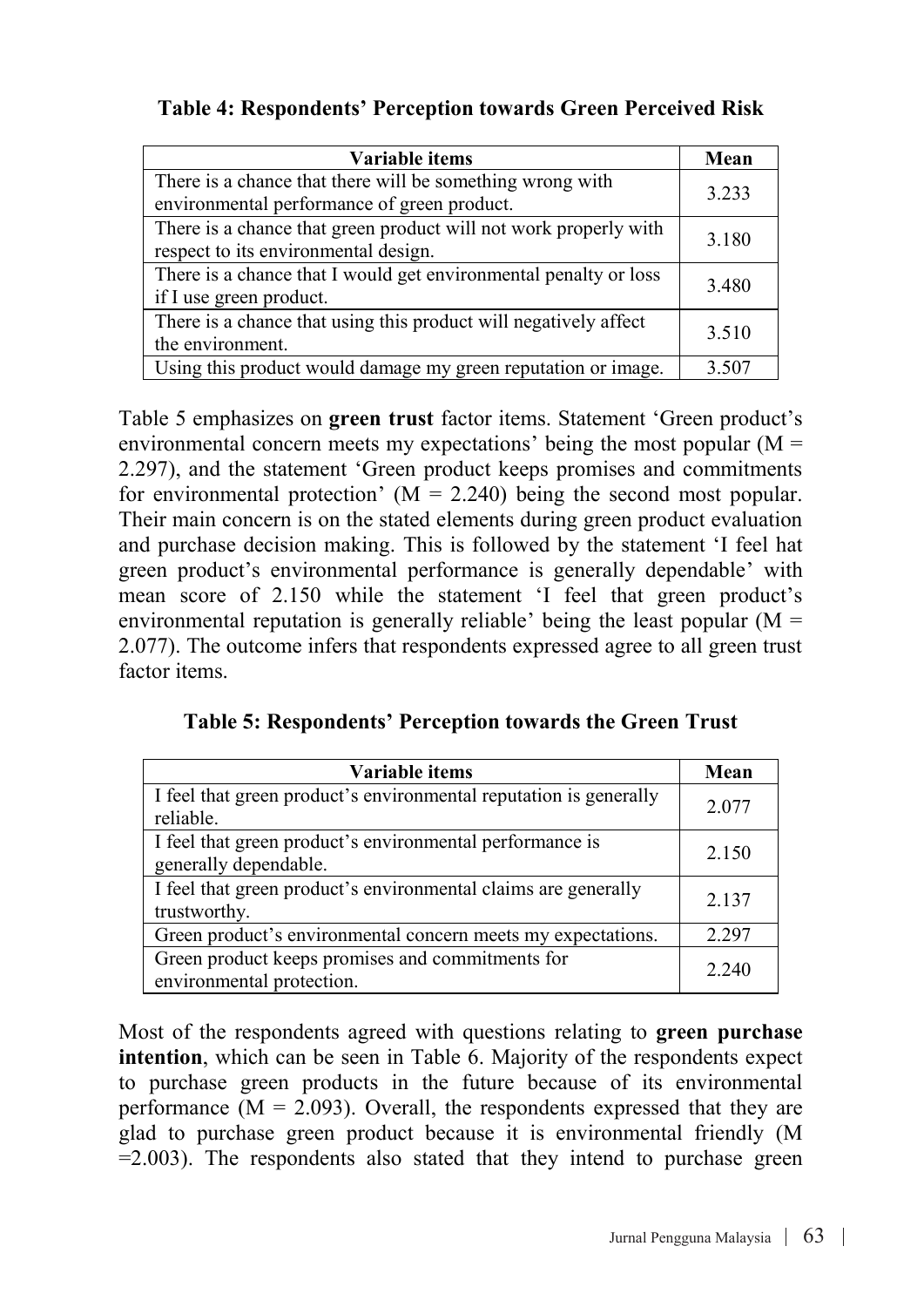product because of its environmental concern  $(M = 1.953)$ . Such empirical evidence shows that their green purchase intention is rewarding.

| Variable items                                                                               | Mean  |
|----------------------------------------------------------------------------------------------|-------|
| I intend to purchase green product because of its environmental<br>concern.                  | 1.953 |
| I expect to purchase green product in the future because of its<br>environmental performance | 2.093 |
| Overall, I'm glad to purchase green product because it is<br>environmental friendly.         | 2.003 |

#### **Table 6: Respondents' Perception towards Green Purchase Intention**

#### **Conclusion and Recommendations**

This study describes consumer perceptions of green product purchases. A descriptive investigation was performed on factors such as green perceived value, green perceived risk, green trust, and green purchase intention, which may be used to review the perception of consumers. The results inferred that most of the respondents have a positive perception towards green product purchases. They expressed that green product's environmental performance, values and benefits meet their expectations due to its environmental friendliness. They easily opt for purchasing green products based on the green-related statements or assurances presented on the product label: no animal testing, natural ingredients cosmetics, and wood product from sustainable forest, organic vegetables, and ozone friendly aerosols, biodegradable and unleaded petrol (Norazah, 2013).

Additional perspectives that encourage consumers shift in their buying behaviour towards green lifestyle is that they feel the green product's environmental reputation is reliable, and its environmental performance is dependable. Furthermore, they feel that green product's environmental claims are trustworthy as they have strong belief that green product keeps promises and commitments for environmental protection. Results offer managerial implications whereby in order to boost up green product purchases, market sustainability and acceptance among consumer, it is imperative for manufacturers, retailers and marketers to promote positive perceptions of green products by developing creative and fruitful efforts and workable strategies.

Greater awareness on the significance of green product value and benefits of high quality and competitive price via effective educational programme or environment-related activities directed towards the community at large should be expanded by utilizing various cost effective marketing communication channels. For instance, public service announcement via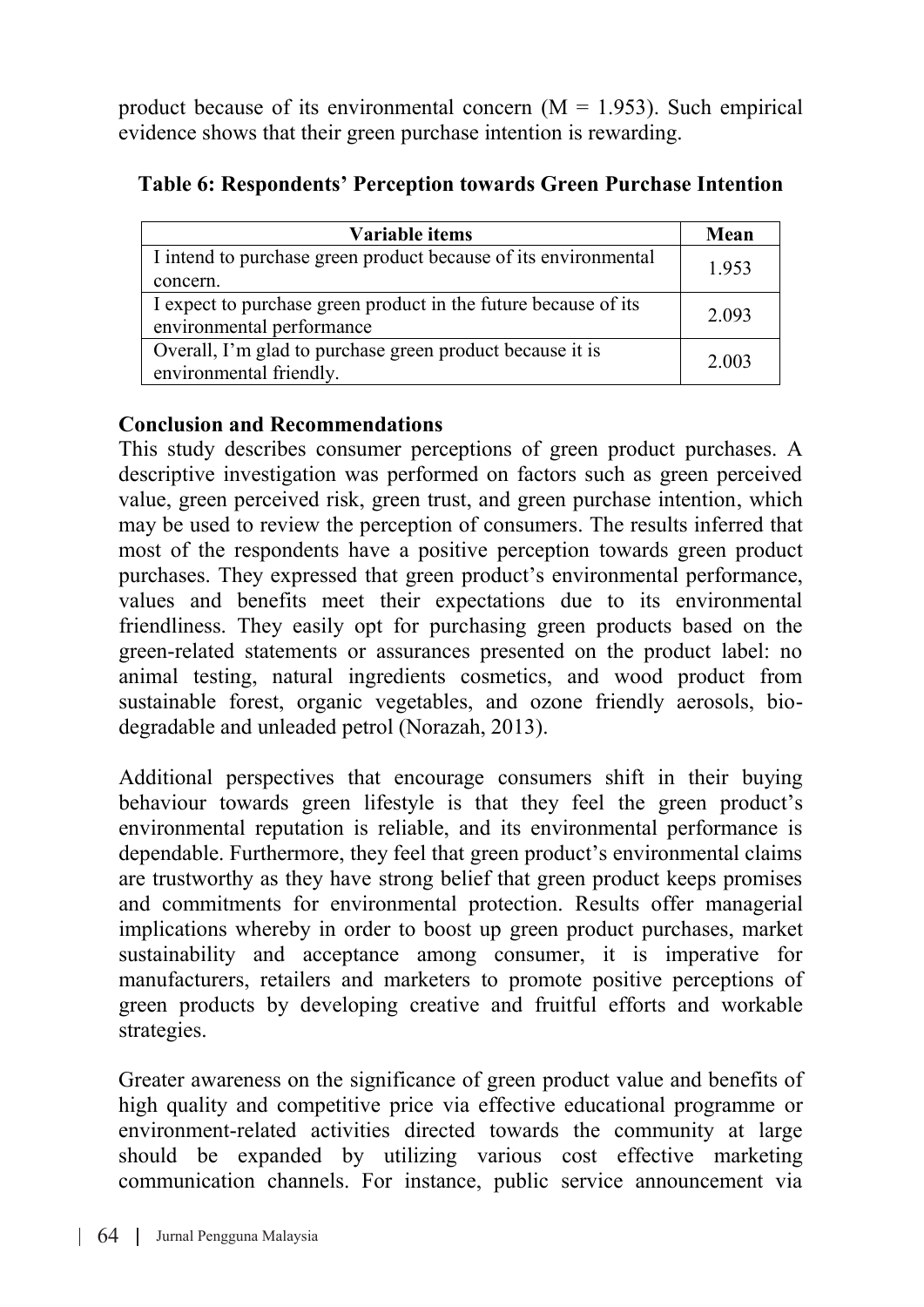television to promote consumer to save the trees and save energy. Another example is to car pool, or use public transportation like taxis, buses, or trains, or use unleaded petrol and recycled products. Next, billboards with a short and simple message to encourage road users to keep the environment clean, e.g. do not litter while driving on the road. Another marketing communication strategy may use celebrity endorsements in the mass media to enlarge green product information or a message to protect the environment by going green. This will contribute towards the enhancement of consumer's knowledge and ecological behaviour in green product purchase decisions. As for theoretical implications, the results offer a new enhancement to the findings of earlier studies on green purchasing intention in Malaysia.

It is recommended for future research to enlarge the sample coverage across students regardless of university level or secondary level in Malaysia in order to improve the generalisation of the results, as different demographics may produce contrasting results and provide more accurate and holistic results. Furthermore generalisation of the findings could be improved by investigating a specific green product which offers diverse avenues for further research, besides examining the relationship between variables using multivariate data analysis such as structural equation modelling with the involvement of mediating and moderating effects.

### **References**

Aaker, D.A. (1996). *Building Strong Brands*. New York, NY: Free Press.

Akehurst, G., Afonso, C., & Goncalves, H.M. (2012). Re-examining green purchase behaviour and the green consumer profile: New evidences. *Management Decision,* 50(5), 972-988.

Ali, A. & Ahmad, I. (2012). Environment friendly products: Factors that influence the green purchase intentions of Pakistani consumers. *Pakistan Journal of Engineering and Applied Sciences,* 2(1), 84-117.

Chang, H.H. & Chen, S.W. (2008). The impact of online store environment cues on purchase intention: Trust and perceived risk as a mediator. *Online Information Review,* 32(6), 818-841.

Chaudhuri, A. (1997). Consumption emotion and perceived risk: A macroanalytic approach. *Journal of Business Research,* 39(1), 81-92.

Chen, Y.-S. (2010). The drivers of green brand equity: Green brand image, green satisfaction, and green trust. *Journal of Business Ethics*, 93(2), 307-319.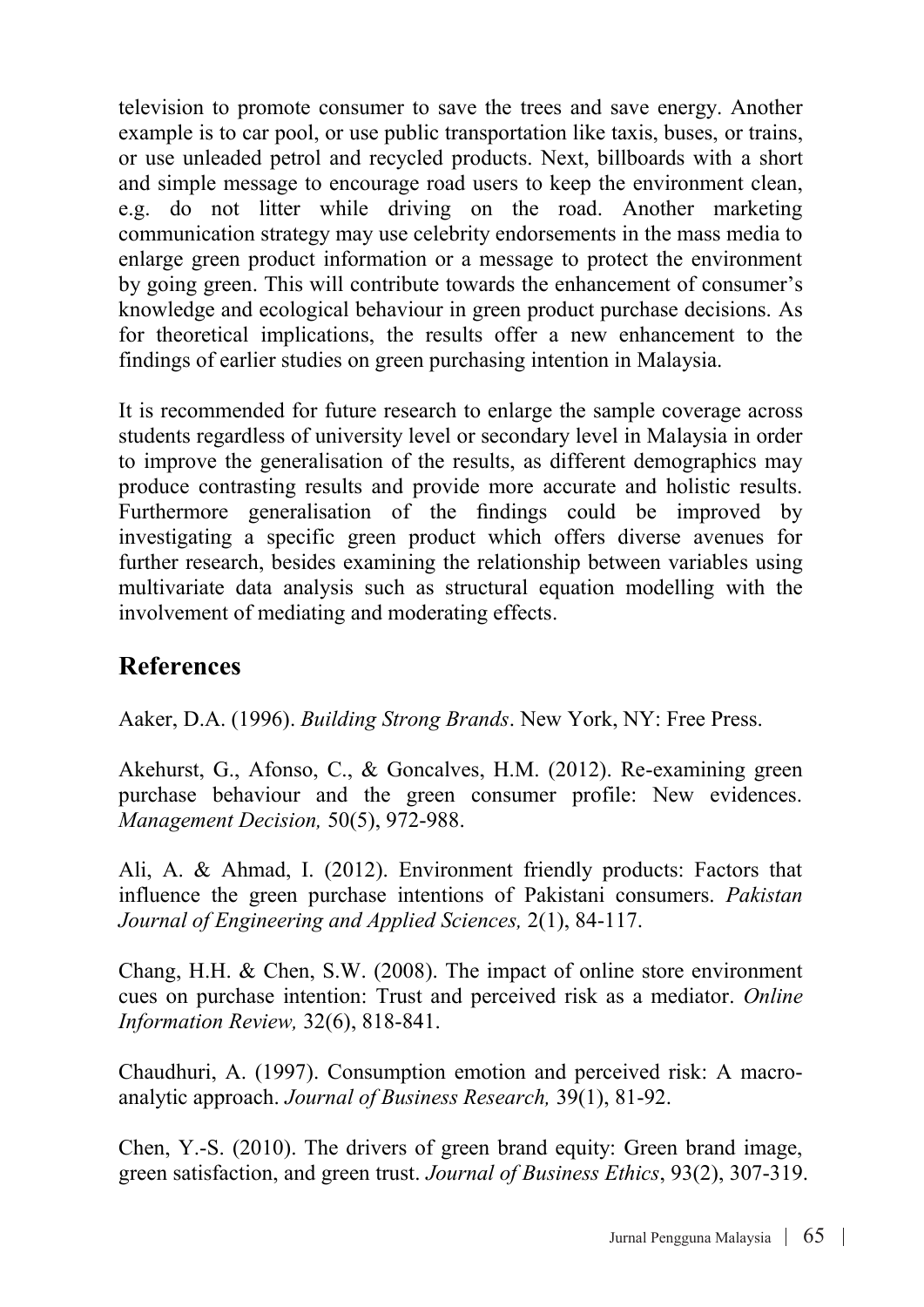Chen, Y.S. & Chang, C.H. (2012). Enhance green purchase intension: The roles of green perceived value, green perceived risk, and green trust. *Management Decision,* 50(3), 502-520.

Corritore, C.L., Kracher, B., & Wiedenbeck, S. (2003). On-line trust: Concepts, evolving themes, a model. *International Journal of Human-Computer Studies,* 58(6), 737-758.

Cronin, J.J., Smith, J.Jr, Gleim, M.R., Ramirez, E., & Martinez, J.D. (2011). Green marketing strategies: An examination of stakeholders and the opportunities they present. *Journal of Academy of Marketing Science,* 39(1), 158-174.

Eid, M.I. (2011). Determinants of e-commerce customer satisfaction, trust, and loyalty in Saudi Arabia. *Journal of Electronic Commerce Research,*  12(1), 78-93.

Ganesan, S. (1994). Determinants of long-term orientation in buyer-seller relationships. *Journal of Marketing*, 58(2), 1-19.

Grant, J. (2008). Viewpoint: Green marketing. *Strategic Direction,* 24(6), 25- 27.

Harridge-March, S. (2006). Can the building of trust overcome consumer perceived risk online?. *Marketing Intelligence and Planning,* 24(7), 746-761.

Jacoby, J. & Kaplan, L.B. (1972). The components of perceived risk.In Venkatesan, M. (Ed.), Proceedings of the Third Annual Conference, Association for Consumer Research, Iowa City, IA.

Koehn, D. (2003). The nature of and conditions for online trust. *Journal of Business Ethics,* 43(1), 3-19.

Marcus, A. & Fremeth, A.R. (2009). Green management matters regardless. *Academy of Management Perspectives,* 23(3), 17-26.

Mitchell, V.W. (1992). Understanding consumers' behavior: Can perceived risk theory help?" *Management Decision,* 30(3), 26-31.

Mitchell, V.W. (1999). Consumer perceived risk: Conceptualizations and models. *European Journal of Marketing,* 33(1), 163-195.

Morrison, D.G. (1979). Purchase intentions and purchase behavior. *Journal of Marketing,* 43(2), 65-74.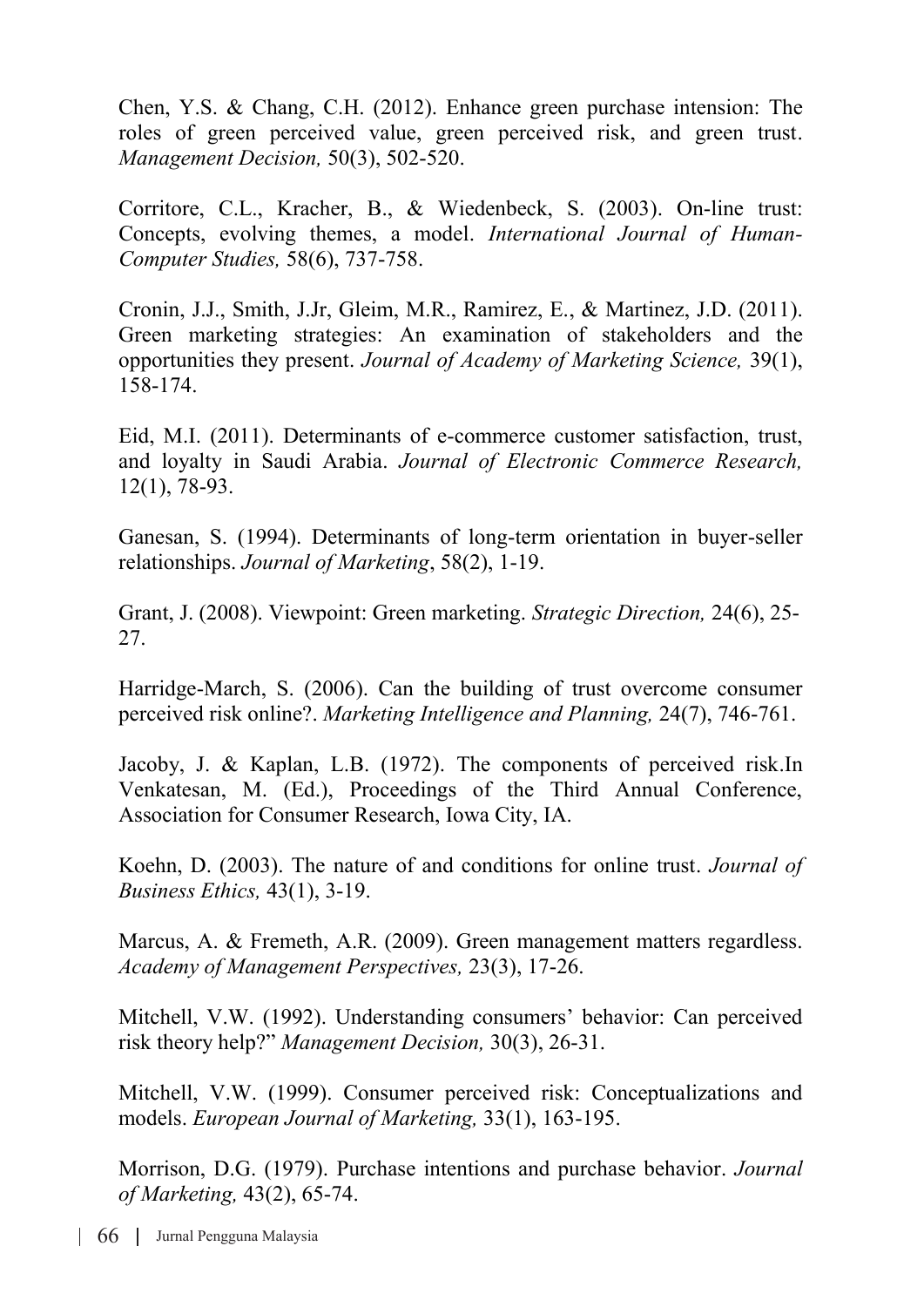Murphy, P.E. & Enis, B.M. (1986). Classifying products strategically. *Journal of Marketing,* 50(July), 24-42.

Norazah, M.S. (2013). Young consumer ecological behaviour: The effects of environmental knowledge, healthy food, and healthy way of life with the moderation of gender and age. *Management of Environmental Quality: An International Journal,* 24(6), 726-737.

Oliver, J.D. & Lee, S.H. (2010). Hybrid car purchase intentions: A crosscultural analysis. *Journal of Consumer Marketing*, 27(2), 96-103.

Patterson, P. & Spreng, R. (1997). Modeling the relationship between perceived value, satisfaction and repurchase intention in a business-tobusiness, service context: An empirical examination. *International Journal of Service Industry Management,* 8(5), 414-434.

Pavlou, P.A. (2003). Consumer acceptance of electronic commerce: Integrating trust and risk with the technology acceptance model. *International Journal of Electronic Commerce,* 7(3), 101-134.

Peter, J.P. & Ryan, M.J. (1976). An investigation of perceived risk at the brand level. *Journal of Marketing Research,* 13(2), 184-189.

Ramayah, T., Lee, J.W.C., & Mohamad, O. (2010). Green product purchase intention: Some insights from a developing country. *Resources, Conversation and Recycling,* 54(12), 1419-1427.

Raska, D. & Shaw, D. (2012). When is going green good for company image?.*Management Research Review,* 35(3), 326-347.

Rehman, Z.U. & Dost, M.K.B. (2013). Conceptualizing Green Purchase Intention in Emerging Marketers: An Empirical Analysis on Pakistan. *The 2013 WEI International Academic Conference Proceedings*, 99-120.

Rousseau, D.M., Sitkin, S.B., Burt, R.S., & Camerer, C. (1998). Not so different after all: Across-discipline view of trust. *Academy of Management Review,* 23(3), 393-404.

Royne, M.B., Levy, M., & Martinez, J. (2011). The public health implications of consumers' environmental concern and their willingness to pay for an eco-friendly product. *The Journal of Consumer Affairs,* 45(2), 329-343.